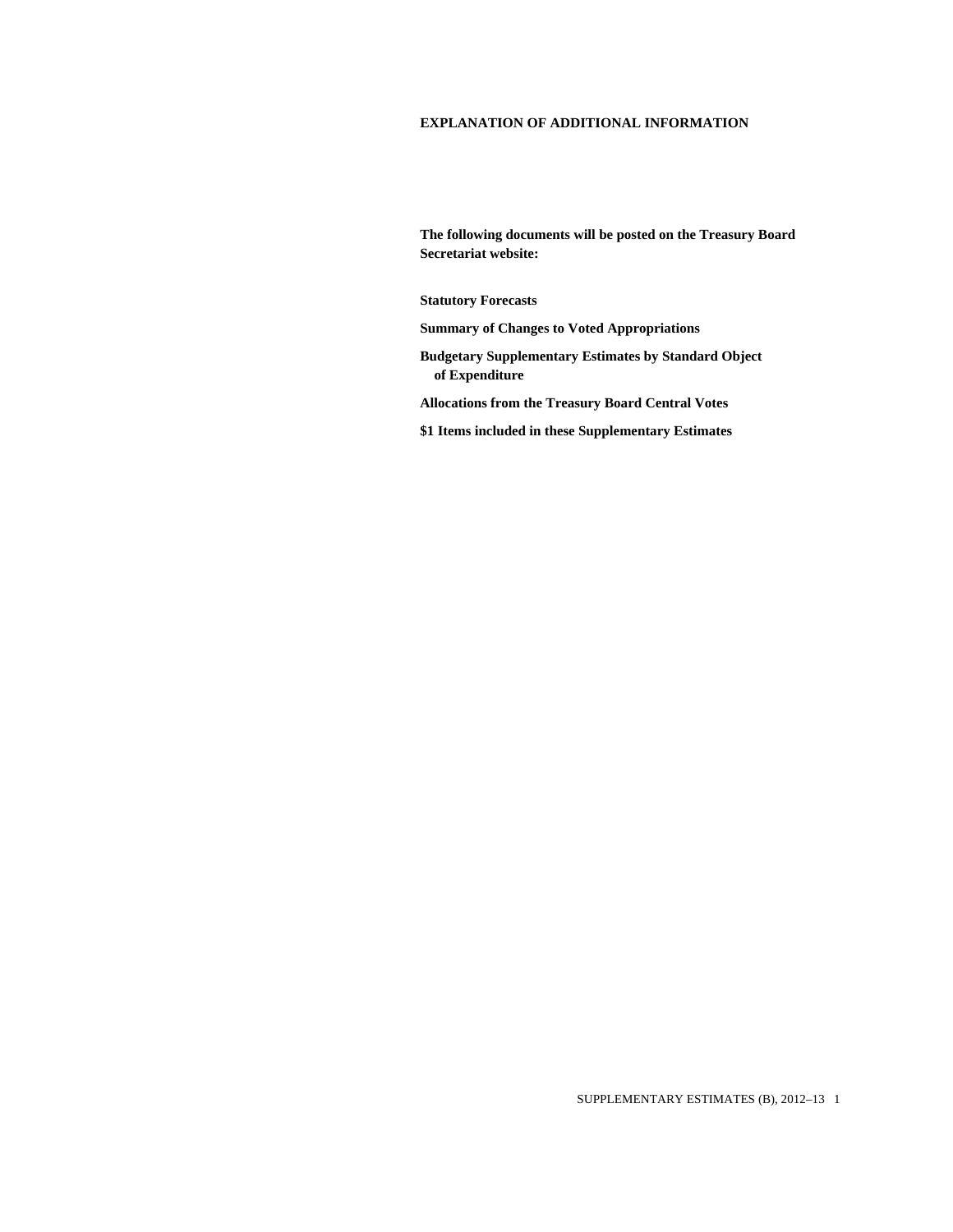This section provides an overview of the following summary tables:

- 1. Statutory Forecasts
- 2. Summary of Changes to Voted Appropriations
- 3. Budgetary Supplementary Estimates by Standard Object
- 4. Allocations from the Treasury Board Central Votes
- 5. \$1 Items included in these Supplementary Estimates

## **1. Statutory Forecasts**

This table provides Parliament with an update on significant changes to expenditure forecasts of statutory items. Statutory items are those that Parliament has approved through other legislation that sets out both the purpose of the expenditures and the terms and conditions under which they may be made. Statutory spending is displayed in the Supplementary Estimates for information only.

## **2. Summary of Changes to Voted Appropriations**

This table displays all voted information displayed in these Supplementary Estimates in Ministry order.

The first column (Vote Number) indicates the Vote that is to be augmented through these Supplementary Estimates. The letter accompanying the Vote indicates which Supplementary Estimates was used to augment the Vote.

The second column (Gross Amount) displays the total amount of funding being sought in these Supplementary Estimates.

The third column (Less: Available Spending Authorities) represents unused spending authority being used by organizations to minimize the amount of new appropriation authorities being requested from Parliament. Additional information on these amounts is provided in the Explanation of Funds Available section of each department. Two examples of unused spending authority are savings identified as part of the Budget 2012 Spending Review and funds being moved from this fiscal year into another (reprofiled) in the same organization. Only the amounts being used to offset the request for new authorities are shown, so the amounts printed may be less than the total unused spending authority.

The fourth column (Net Amount) displays the net amount of incremental funding being reflected in these Supplementary Estimates. However, it should be noted that the Proposed Schedules to the Appropriation Bill do not reflect funding for organizations where the net amount is zero or negative.

#### **3. Budgetary Supplementary Estimates by Standard Object**

This table shows the forecast incremental expenditures by Standard Object. Standard Object identifies the type of goods and services to be acquired or transfer payments planned to be made.

Definitions of Standard Objects may be found at http://www.tpsgc-pwgsc.gc.ca/recgen/pceaf-gwcoa/1213/7-eng.html.

## **4. Allocations from the Treasury Board Central Votes**

This summary table provides a comprehensive list of allocations from Treasury Board (TB) Central Votes for Government Contingencies, Government-Wide Initiatives, Compensation Adjustments, Operating Budget Carry Forward and Paylist Requirements, where applicable.

## **5. \$1 Items included in these Supplementary Estimates**

Through the Supplementary Estimates, an organization can seek changes to various spending authorities originally received through parliamentary approval of the previous Supply bills for Main or Supplementary Estimates. These alterations might include requests for additional funding relating to a transfer of funds from another organization, a reallocation or amendment of existing spending authorities, or the addition of new authorities.